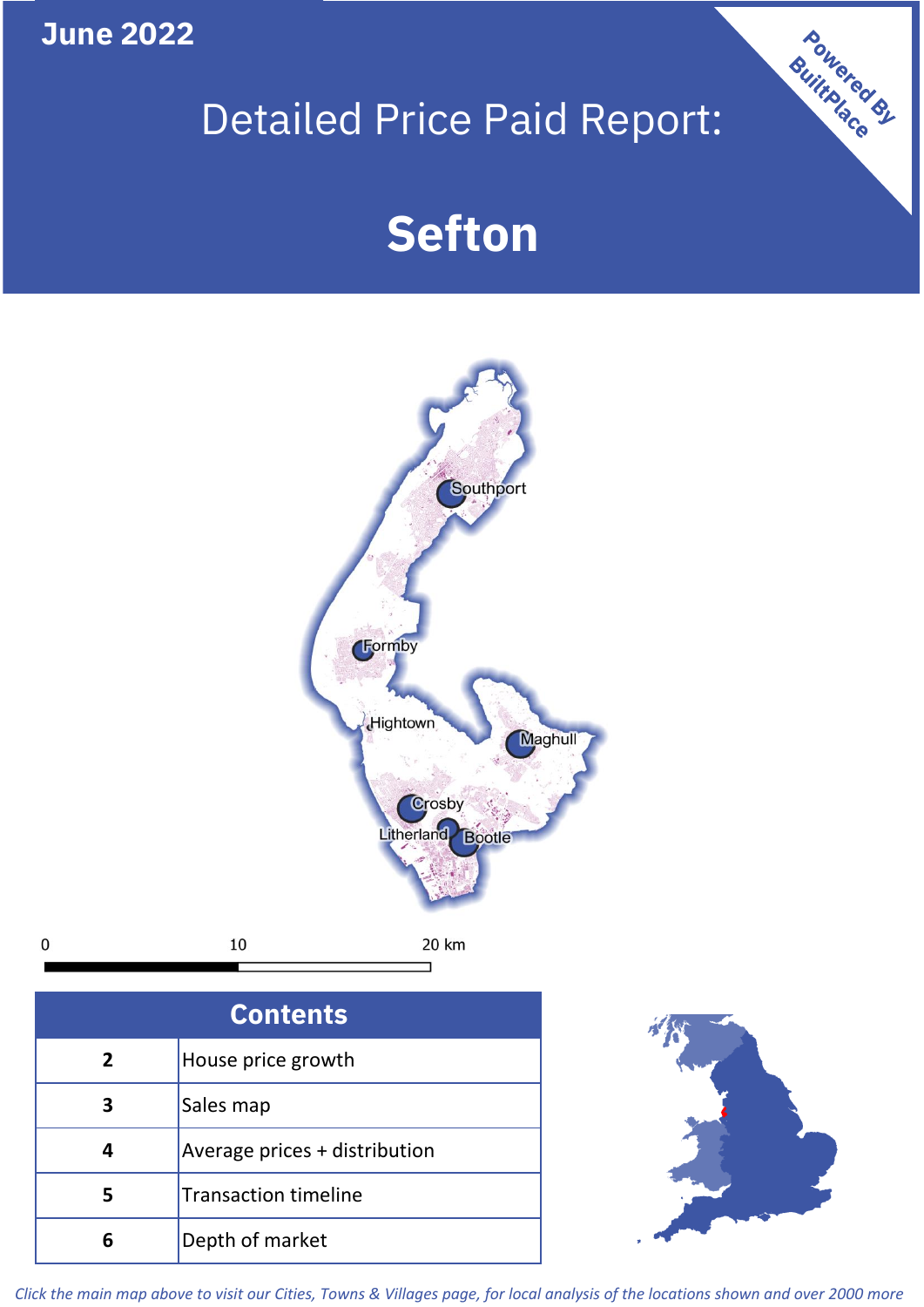## **Headline Data**

|                     | <b>Current level</b> | 3 month | <b>Annual</b> | 5 year | 10 year |
|---------------------|----------------------|---------|---------------|--------|---------|
| <b>House prices</b> | £201,519             | 3.6%    | 9.1%          | 33.4%  | 47.5%   |
| <b>Transactions</b> | 4,367                | $-9.1%$ | 14.9%         | 6.6%   | 66.6%   |

## **House Price Growth (April 2022 data)**

#### *Annual Change in House Prices*



House prices in Sefton grew by 9.1% in the 12 months to April 2022 (based on 3-month smoothed data). By comparison national house prices grew by 10.7% and prices in the North West grew by 11.0% over the same period.

Sefton house prices are now 25.8% above their previous peak in 2007, compared to +36.0% for the North West and +52.9% across England.



#### *Year-To-Date Change in House Prices, December to April*

Local prices have grown by 4.2% in 2022 so far, compared to growth of 4.0% over the same period last year.

#### *Source: OS OpenData; UK House Price Index (Contains HM Land Registry data © Crown copyright)*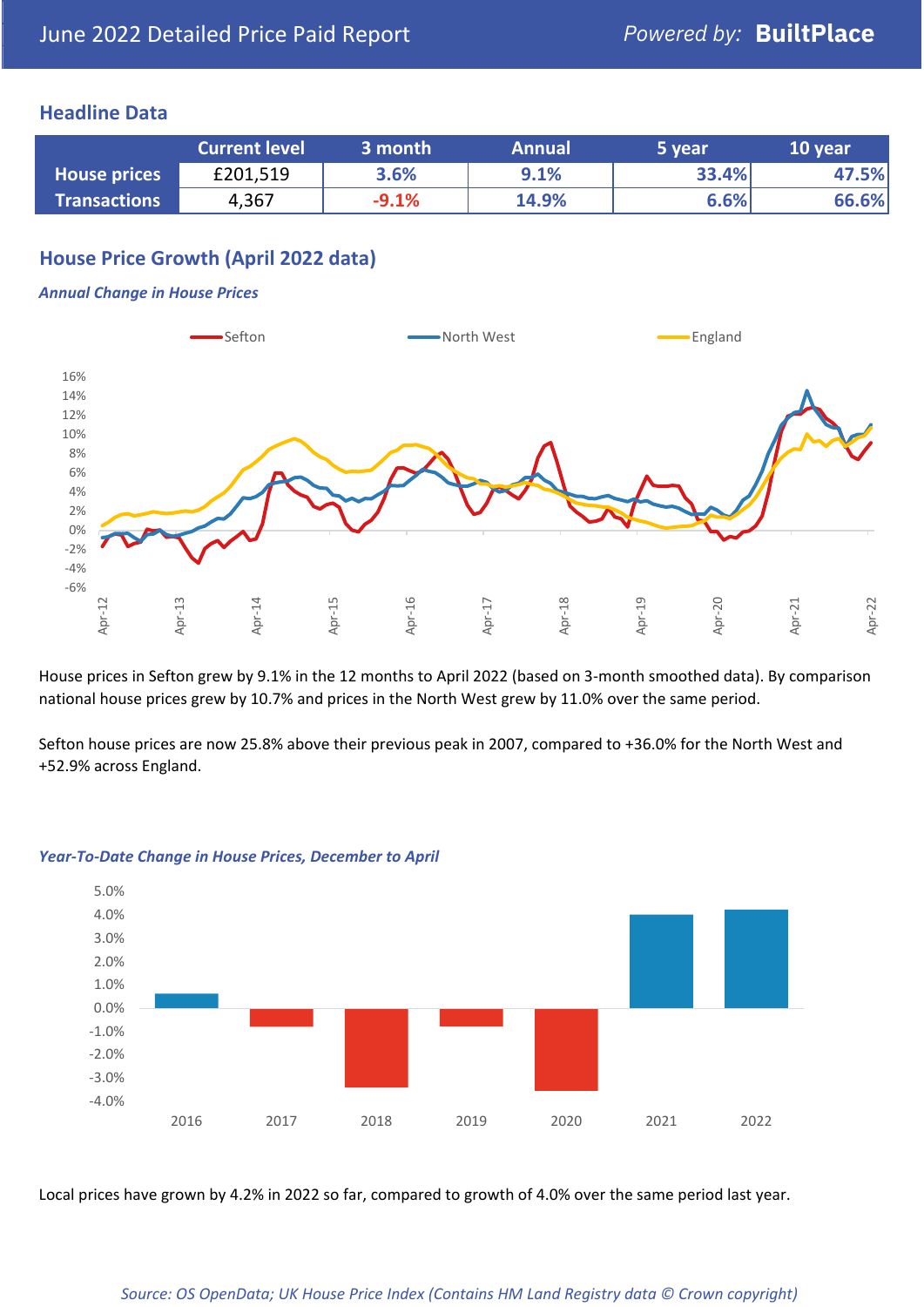## **House Price Map**

### *12 months to April 2022*



*Each point is one postcode, coloured by the average value relative to all sales in this local authority (price bands are LA-specific quintiles).*

## **Map Key**

| <b>Min</b> | <b>Max</b> |                            |
|------------|------------|----------------------------|
| Up to      | £118,000   | 1st quintile / lowest 20%  |
| £118,000   | £167,000   | 2nd quintile               |
| £167,000   | £217,000   | 3rd quintile               |
| £217,000   | £292,000   | 4th quintile               |
| £292,000   | and over   | 5th quintile / highest 20% |

*Source: OS OpenData; UK House Price Index (Contains HM Land Registry data © Crown copyright)*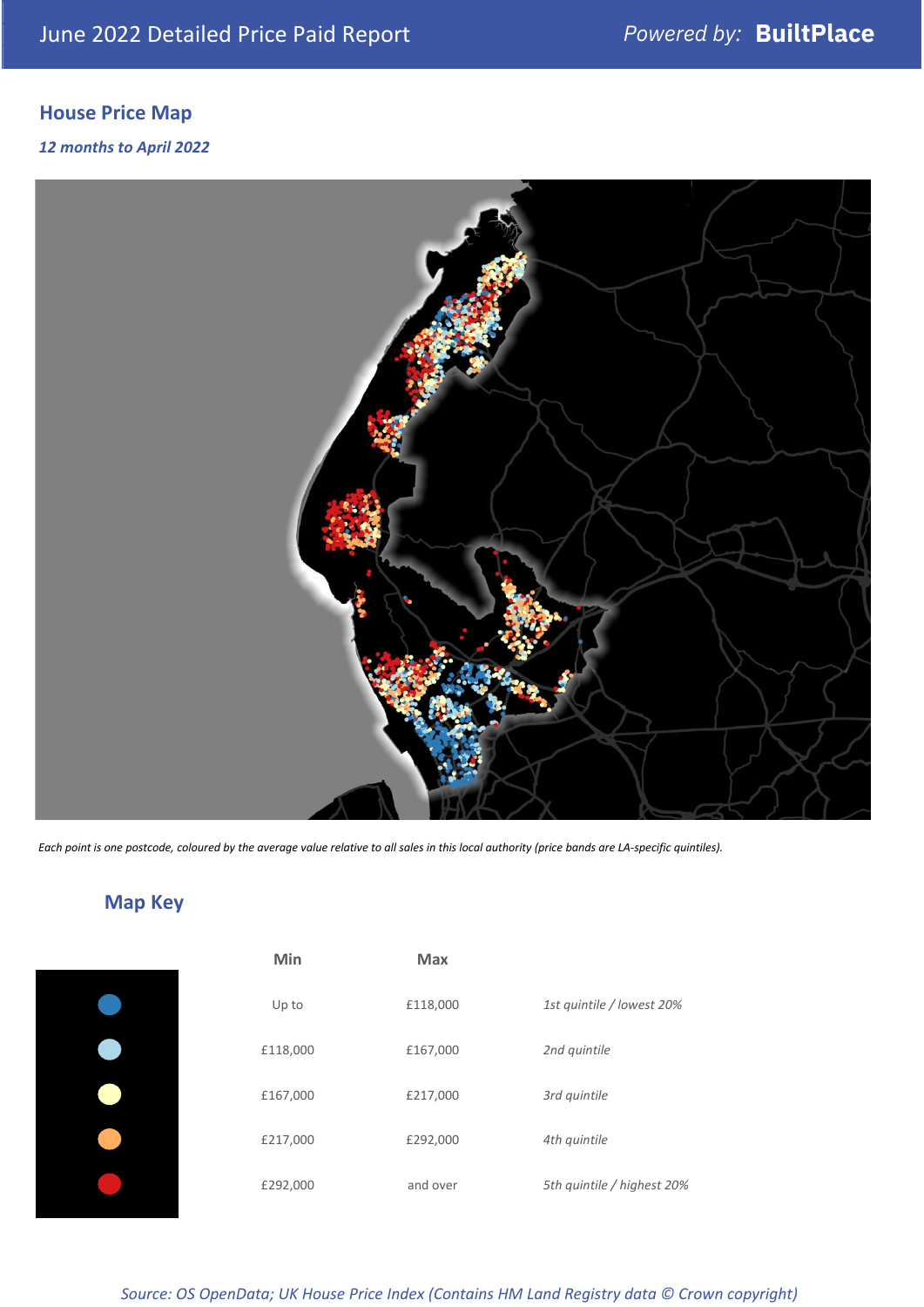## **Average House Price by Property Type**

### *12 months to April 2022*



|                 | <b>New</b> | <b>Second hand</b> |  |  |
|-----------------|------------|--------------------|--|--|
| <b>Flat</b>     | £273,581   | £130,178           |  |  |
| <b>Terraced</b> | £164,373   | £139,037           |  |  |
| Semi-detached   | £212,987   | £219,309           |  |  |
| <b>Detached</b> | £307,011   | £409,824           |  |  |

## **House Price Distribution by Year**

*All properties, by price band and calendar year (2020 = year to date)*

|                    | 1997 | 2002 | 2007 | 2012 | 2017 | 2019 | 2020 |
|--------------------|------|------|------|------|------|------|------|
| <b>Under £100k</b> | 90%  | 67%  | 20%  | 23%  | 22%  | 15%  | 15%  |
| £100-200k          | 9%   | 26%  | 56%  | 58%  | 48%  | 40%  | 40%  |
| E200-300k          | 1%   | 5%   | 16%  | 14%  | 19%  | 26%  | 24%  |
| £300-400k          | 0%   | 1%   | 5%   | 4%   | 6%   | 10%  | 11%  |
| £400-500k          | 0%   | 0%   | 2%   | 1%   | 3%   | 4%   | 5%   |
| <b>£500k-1m</b>    | 0%   | 0%   | 1%   | 1%   | 2%   | 4%   | 4%   |
| £1-2m              | 0%   | 0%   | 0%   | 0%   | 0%   | 0%   | 0%   |
| <b>Over £2m</b>    | 0%   | 0%   | 0%   | 0%   | 0%   | 0%   | 0%   |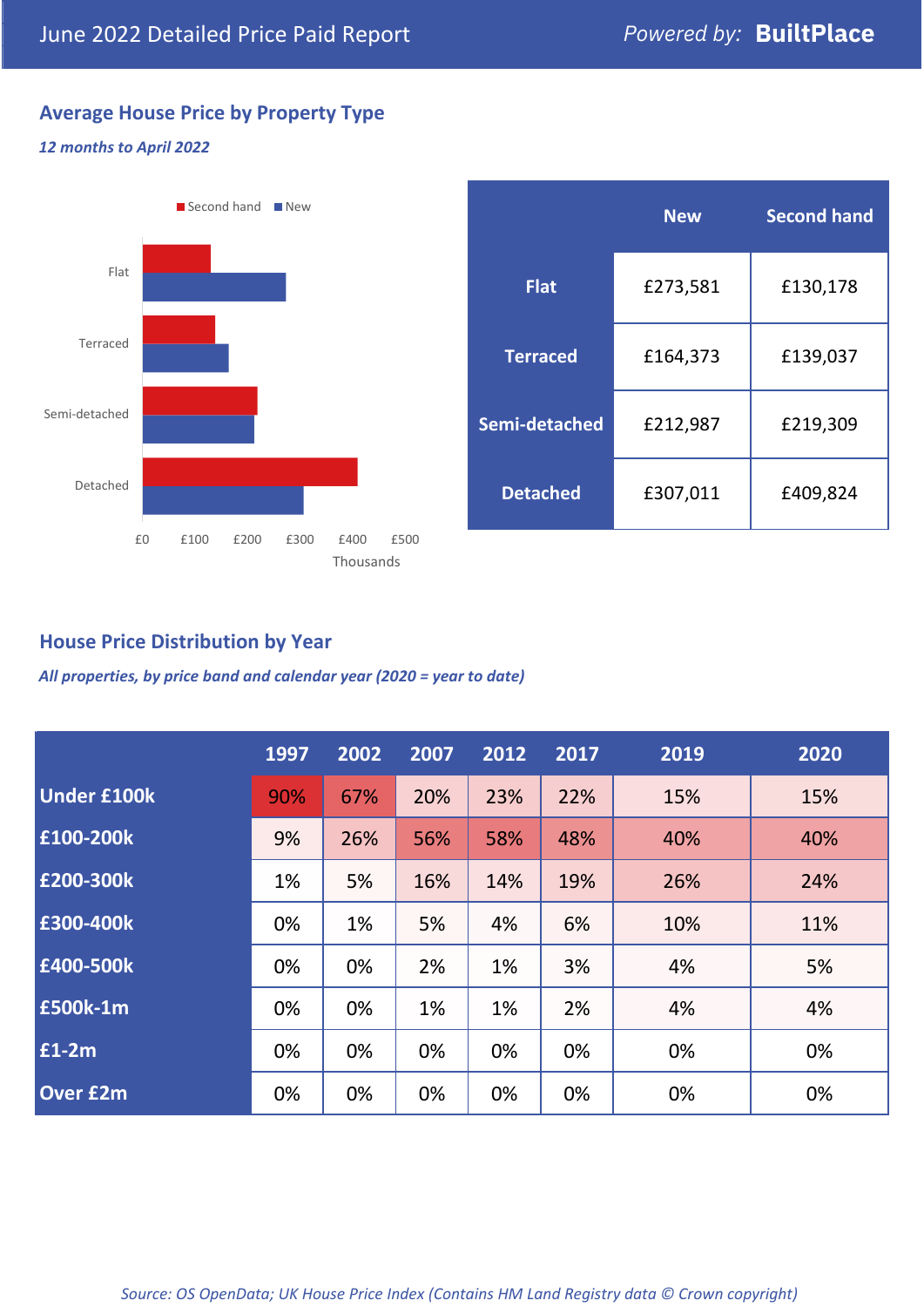## **Transactions (February 2022 data)**

*Annual Transactions, Indexed (2001-05 average = 100)*



There were 4,367 transactions in Sefton during the 12 months to February 2022. This is 85% of the average from 2001-05 and suggests activity is below pre-downturn levels.

Transactions in Sefton have grown by 11.3% since 2014, compared to changes of +3.4% for North West and -7.7% for England.



#### *Cash and New Build Sales as % of Total, by Year*

*Note: The data on this page EXCLUDES transactions identified as transfers under a power of sale/repossessions, buy-to-lets (where they can be identified by a mortgage), and transfers to non-private individuals - i.e. it comprises only Land Registry 'A' data.*